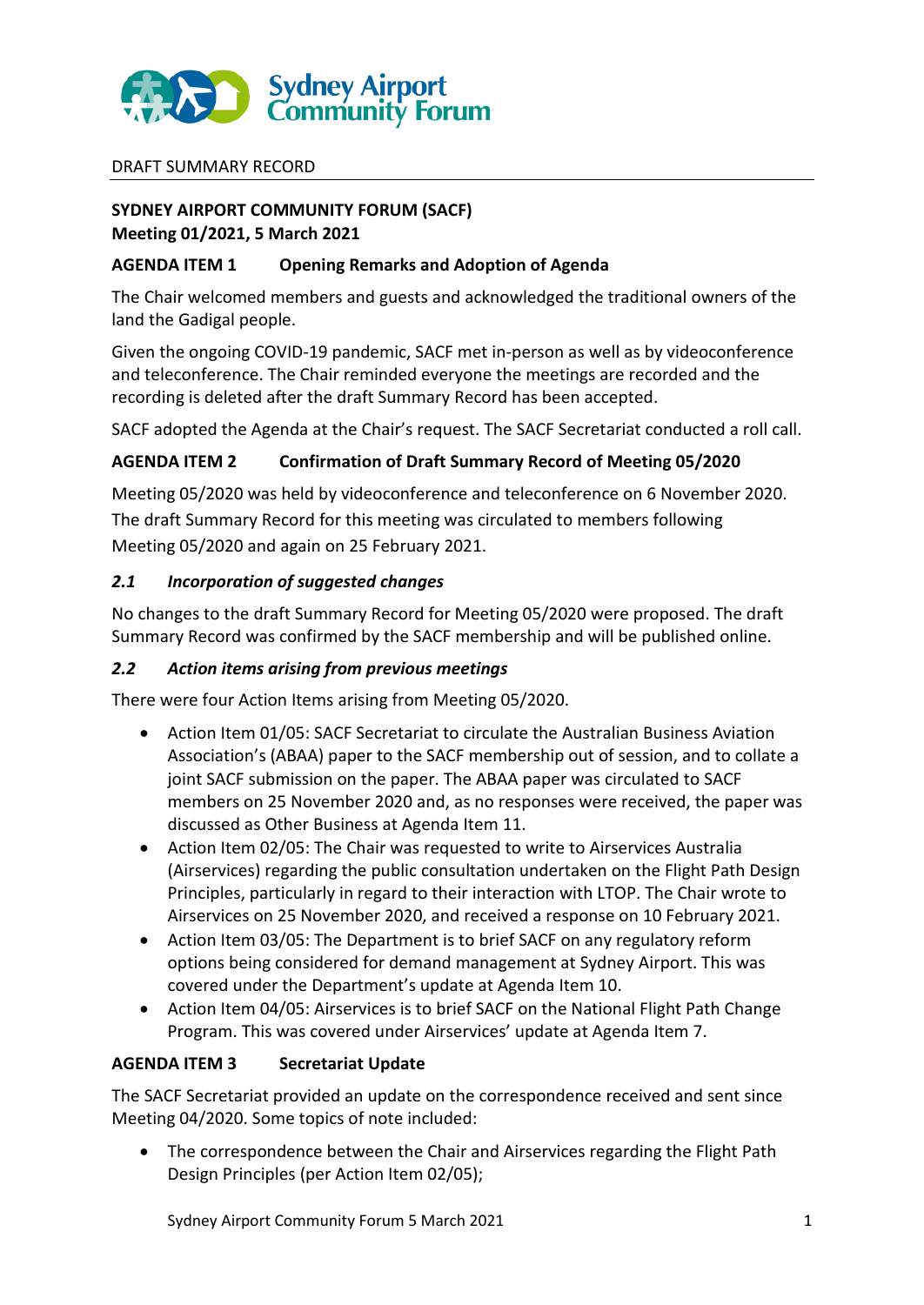

- Out-of-session updates from Ted Plummer regarding developments at Sydney Airport;
- Correspondence from the NSW Minister for Transport and Roads, the Hon Andrew Constance MP, and Transport for NSW to the Chair regarding public and active transport links to and around Sydney Airport;
- The US Federal Aviation Authority's Neighbourhood Environmental Survey; and
- The Australian Business Aviation Association's discussion paper.

John Clarke, representative for the Member for Bennelong, questioned whether the redacted letter circulated to SACF was the letter previously raised by the representative for the Member for Bradfield and referred to in Action Item 03/04. The request for a copy of the constituent's letter was made in Meeting 04 /2020, which was held on 18 September 2020. However, the letter circulated to SACF is dated 20 November 2020. SACF Secretariat committed to follow up with the representative for the Member for Bradfield, who provided the letter.

Action Item 01/01 - SACF Secretariat to confirm the veracity of the redacted letter provided to fulfil Action Item 03/04.

## **AGENDA ITEM 4 Community Question Time – Members of the Community**

Since Meeting 05/2020, the SACF Secretariat has not received any questions from the community. The Chair reminded all members of the existence of Community Question Time, and reminded members they can refer anyone wishing to ask a question at SACF to the SACF Secretariat.

# **AGENDA ITEM 5 Transport for NSW Update**

Adrian Dessanti of Transport for NSW gave a presentation on the rail and bus services to Sydney Airport and the surrounding precincts. Key points included:

- Sydney Airport's existing public transport connections on the T8 Airport and South Line, as well as the 400, 420/420N and N20 bus routes.
	- o Other bus routes connecting the wider airport precinct include the 307, 357, 400/400N and 418.
- Recent improvements in October 2020 added almost 200 additional weekly bus services on these routes, with new overnight services connecting the Sydney Airport precinct seven days a week.
- Transport for NSW is working on future transport improvements under the "More Trains, More Services" program and the South East Sydney Transport Strategy.

Ken Welsh, representative for the Inner West Council, asked whether the T8 Airport and South Line had a non-compete clause in effect. Mr Dessanti advised that this non-compete clause for rail services is still in effect, but as it only applies to Airport-CBD travel, Transport for NSW has been focusing on improving connectivity between the Airport and the inner west, which helps the day-to-day commutes of workers at the airport.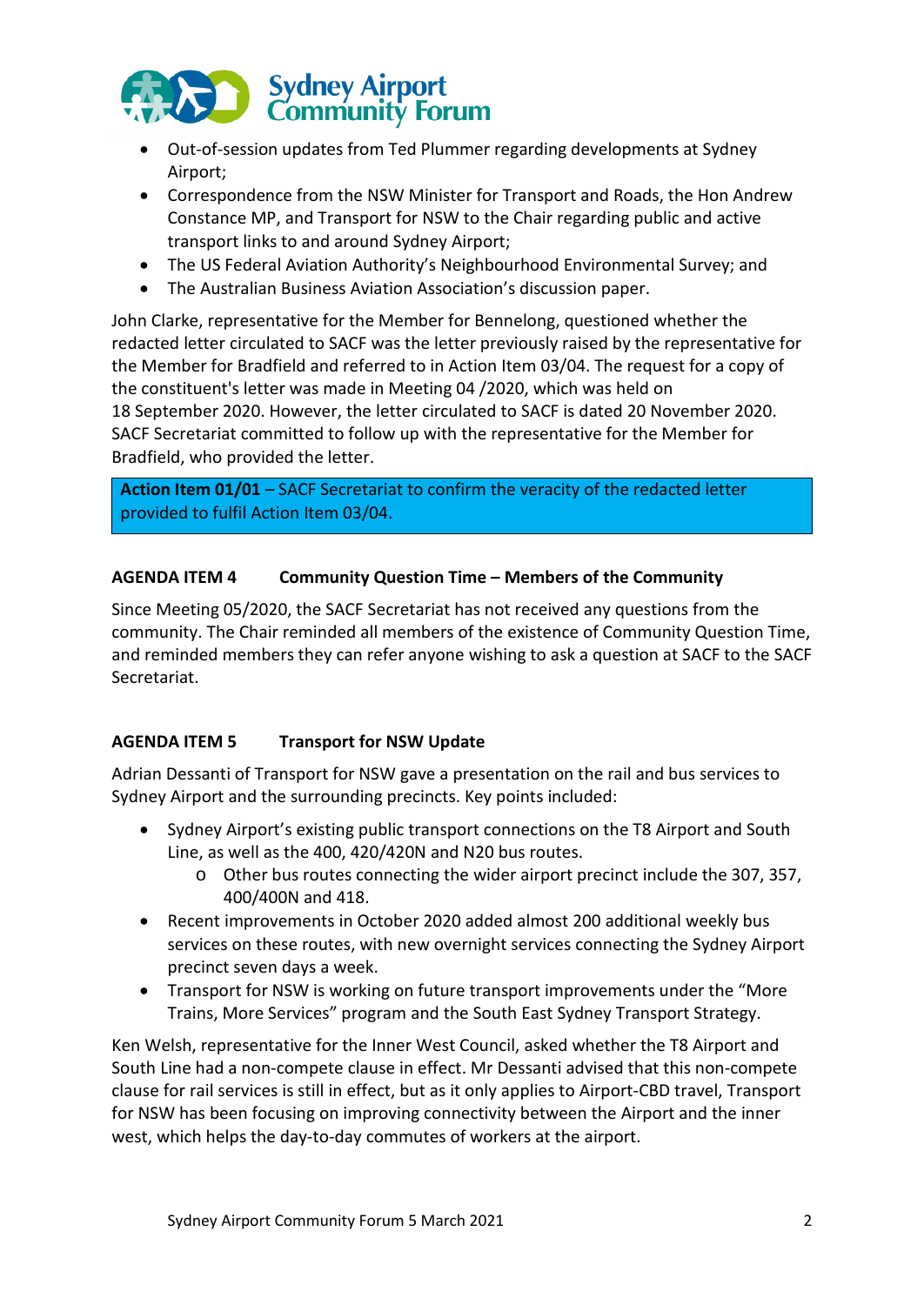

Tara Dias and Mark Stevenson of Transport for NSW updated SACF on the progress of the Sydney Gateway Project. Topics of note included:

- Early works on the Sydney Gateway Project commenced in January 2021, with construction activities, site clearing and building demolition works ramping up in the middle of the year.
- More than 4000 jobs will be created over the construction period of the project.
- More information on the Sydney Gateway Project can be found at [www.nswroads.work/SydneyGateway.](http://www.nswroads.work/SydneyGateway)

Owing to the mixed in-person and virtual meeting, the SACF Secretariat committed to circulating all presentations made during the meeting to SACF Members.

**Action Item 02/01** – SACF Secretariat to circulate all presentations made during Meeting 01/2021 to the SACF membership.

# **AGENDA ITEM 6 Sydney Airport Update**

Ted Plummer provided an overview of recent activities for Sydney Airport. Topics of note included:

- Passenger numbers across 2020 were down almost 75% from 2019, owing to the COVID-19 pandemic.
- There remains a strong, pent-up demand for air travel, both domestic and international.
- The gradual return to normal will begin with the re-opening of the east-west runway, expected in April 2021.
- The main runway resurfacing project is continuing and new aircraft parking has come online in the Northern Ponds area.
- Sydney Airport plans to reconstruct the concrete threshold at the northern end of Runway 16R (the main north-south runway).
	- o This project is expected to commence in June and will run for approximately 6 months, depending on weather.
	- o Due to the nature of the work, the re-concreting cannot be undertaken solely during the curfew and will also take place during the day.
	- o For worker safety reasons, aircraft cannot land over the worksite, so the approach flight path to Runway 16R (the main north-south runway) will be unavailable during the life of the project.
	- o All other flight paths will be available, allowing a resumption of noise sharing.
	- o The environmental assessment has commenced, and SACF, local MPs and councils will be briefed when more detail is available.
- The last Qantas 747 took off from Sydney Airport in 2020.
- A flight jacket belonging to Charles Kingsford Smith is now on permanent display at Sydney Airport.

Questions were raised about the implications of aircraft landing on Runway 16L, instead of Runway 16R. Mr Plummer explained that more aircraft will be landing on Runway 16L, with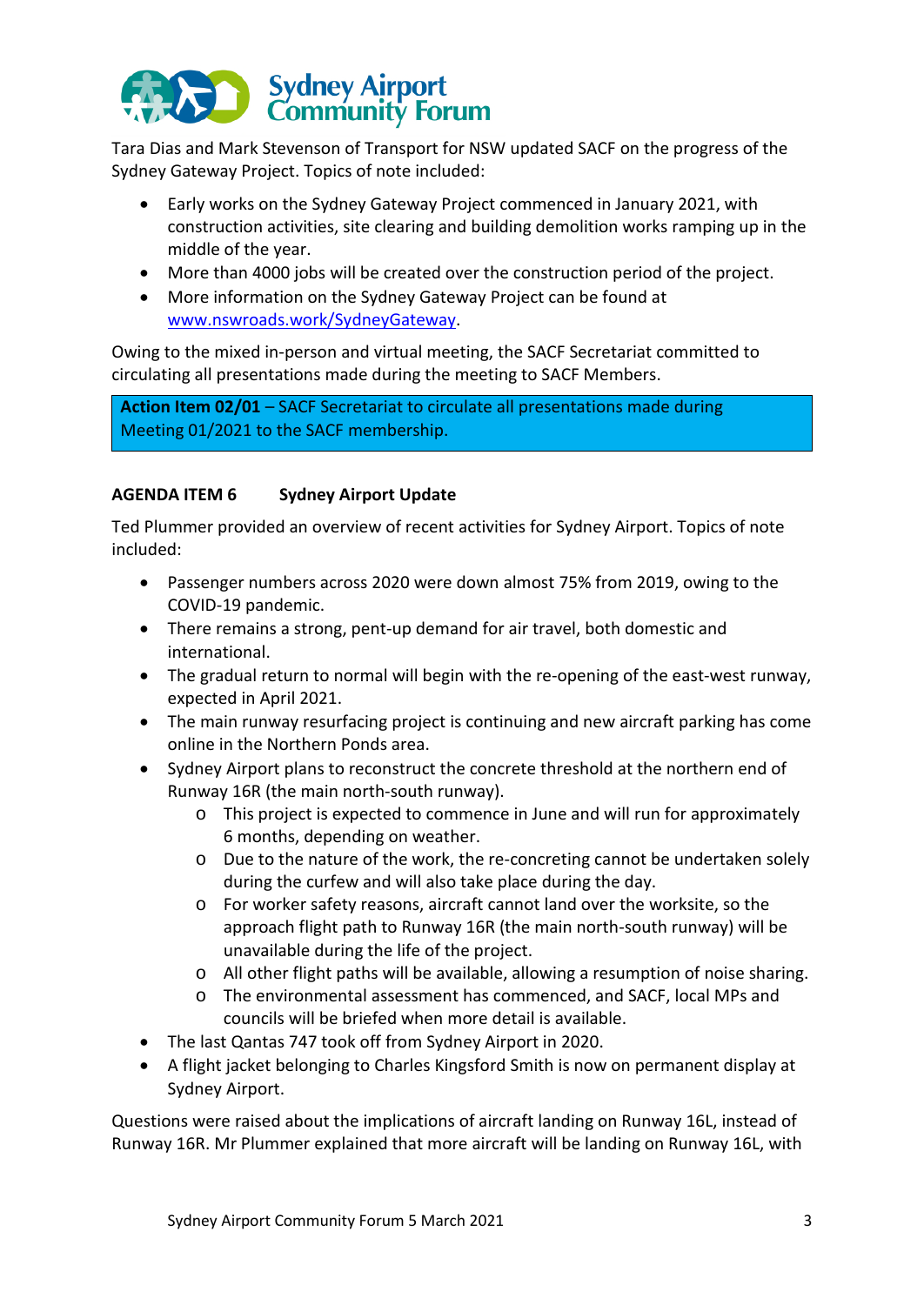

larger aircraft using this runway in stronger wind conditions. Sydney Airport is continuing to forecast these changes and will engage with the local communities over the coming weeks.

Subsequent questions were then raised about possible curfew implications, which Mr Plummer explained might be required, depending on the progress of other runway maintenance works. Dispensations would be applied for through the Department, which will consider all requests following the legislation and existing processes.

Julie Adams, representing the Member for Cook, asked for a confirmation of the timing of these works. Mr Plummer confirmed the reconstruction works are planned to commence in June 2021.

# **AGENDA ITEM 7 Airservices Australia Report**

Donna Marshall, Terry Fulton and Timothy Gill provided an update from Airservices. Key topics included:

- The former Airservices representatives, Fiona Lawton and Glenn Cox, were thanked for their service and updates to SACF.
- Action Items:
	- o Action Item 02/05 was met by Airservices providing a response to the Chair on 12 January 2021.
	- o Action Item 04/05 requested Airservices provide an update on the National Flight Path Change Program. This Program, also known as the Airspace Modernisation Program, consists of a series of enhancements to Australian airspace over the coming years. The Program will improve service outcomes for the aviation industry through national standardisation and leveraging the benefits of increased surveillance coverage.
	- o The safety of air navigation remains Airservices' most important consideration.
	- o The Program has no effect on the Long-Term Operating Plan for Sydney (Kingsford-Smith) Airport (LTOP).
- The Coogee Noise Monitor Terminal suffered two outages since the previous meeting of SACF, with the first outage between 6-12 December 2020 and a short outage on 26 February 2021. These issues have been resolved and the terminal is operating correctly.
- Across 2020, there were 328 individual complainants, compared to 620 complainants in 2019. This dramatic reduction is due to reduced aircraft movements as a result of the ongoing COVID-19 pandemic.
	- o Movement numbers have decreased by two-thirds, year-on-year, while complainant numbers have halved.
	- o More information on aircraft noise and complainants can be found on the Aircraft in Your Neighbourhood website: <https://aircraftnoise.airservicesaustralia.com/>

Bob Hayes, Community Representative for the North, asked what the acronym IFR meant in relation to the National Flight Path Change Program. Mr Fulton explained that IFR stands for Instrument Flight Rules, a system of aerial navigation based on instrument readings (as opposed to navigating by visual landmarks, or VFR). The changes to IFR guidelines, Mr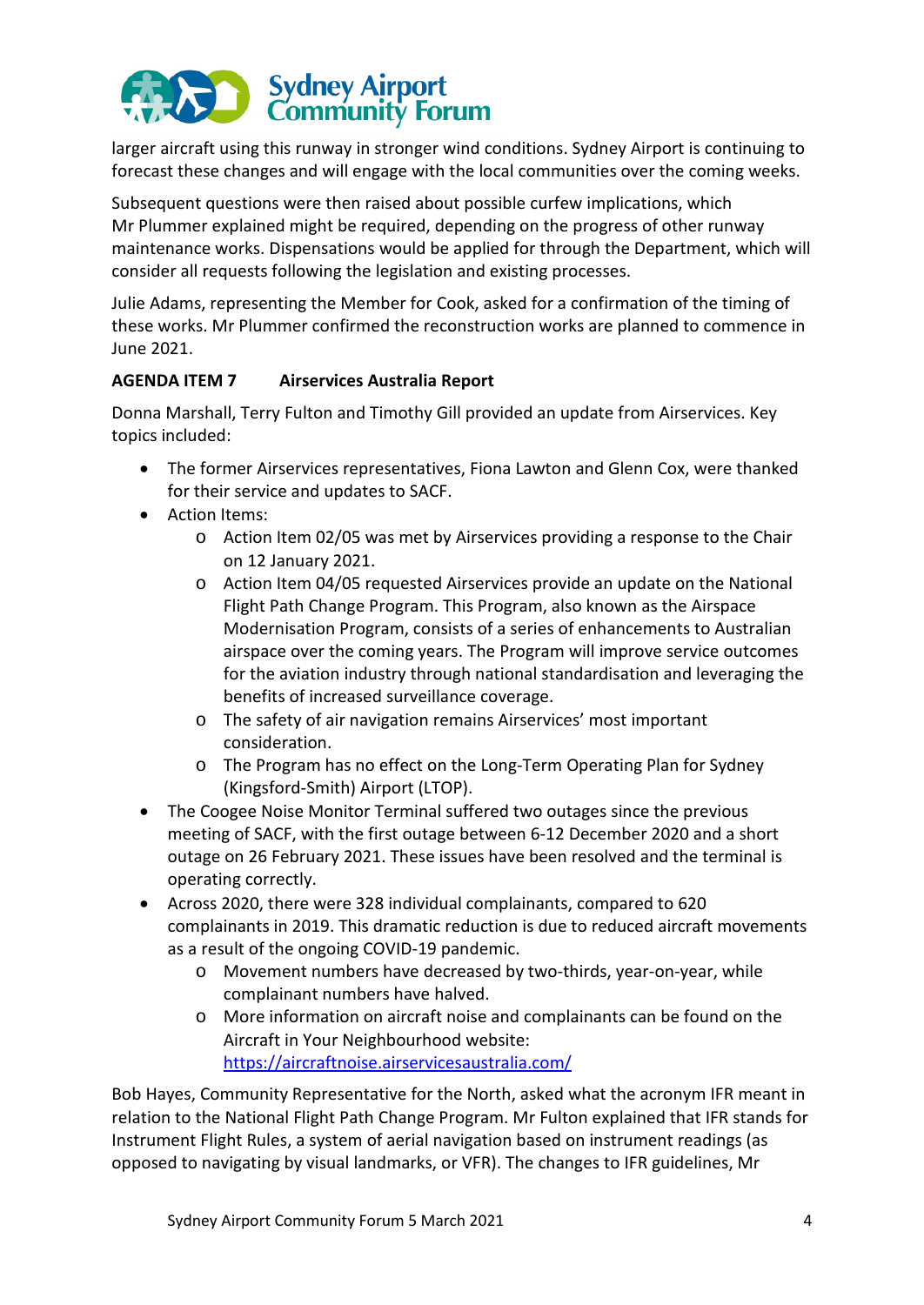# Sydney Airport<br>Community Forum

Fulton explained, are because Airservices' increased surveillance coverage in regional Class G airspace means that separation services can now be provided by air traffic control down to 4,000 feet.

# **AGENDA ITEM 8 National Acoustic Laboratories (NAL) Review Study Update**

Russell McArthur, of the Department of Infrastructure, Transport, Regional Development and Communications, updated SACF on the US Federal Aviation Noise Study, the *Neighbourhood Environmental Survey*, a copy of which was provided to SACF members. Key points included:

- The *Neighbourhood Environmental Survey* (the Survey) was released on 14 January 2021. The Federal Aviation Administration (FAA) commissioned this research to review and update the original studies on which the USA's aircraft noise controls are based.
- The Survey received over 10,000 responses.
- The Survey shows that the Schultz curve, which measures the dose-response relationship between aircraft noise levels and community annoyance, is outdated. Lower levels of aircraft noise are resulting in higher levels of community annoyance.
- The FAA have now requested comments from members of the public on future aircraft noise policy. More information is available on the FAA's website: https://www.faa.gov/regulations\_policies/policy\_guidance/noise/survey/
- The Department is continuing to engage with the FAA and will keep SACF updated on future research initiatives by the FAA and their applicability in the Australian context.

Mr McArthur was asked to brief SACF on the results of the Survey, which demonstrates that the aircraft noise dose-response research used by the US in land-planning around airports is no longer current. The Department was then asked whether Australia would be updating its aircraft noise policies in light of the Survey's research. Mr McArthur noted that Australia has not determined any changes in its noise policy, and reiterated that the FAA is still undertaking further research. The Department will continue to engage with the FAA, the International Civil Aviation Organization and other international stakeholders on this issue. Given the ongoing effects of the COVID-19 pandemic, however, the Department's focus is on working to support the recovery of Australia's aviation sector, with aircraft noise surveys not an immediate priority.

Mr Clarke and SACF's community representatives expressed concern about the currency of the science used to underpin the Australian Noise Exposure Forecast (ANEF) and other systems used to manage aircraft noise and land-use planning around airports. These members recommended Australia should aim to produce similar research to the Survey for the Australian context, to feed into future reforms of the ANEF.

Mr McArthur confirmed that the Department is not beholden to its international equivalents when it comes to taking action in this space. The Department waited for the Survey because of the large survey base. An Australian survey is possible, but would require Commonwealth funding and would take time to develop the survey and to reach a statistically significant sample size. Mr McArthur and Mr Plummer both reminded SACF that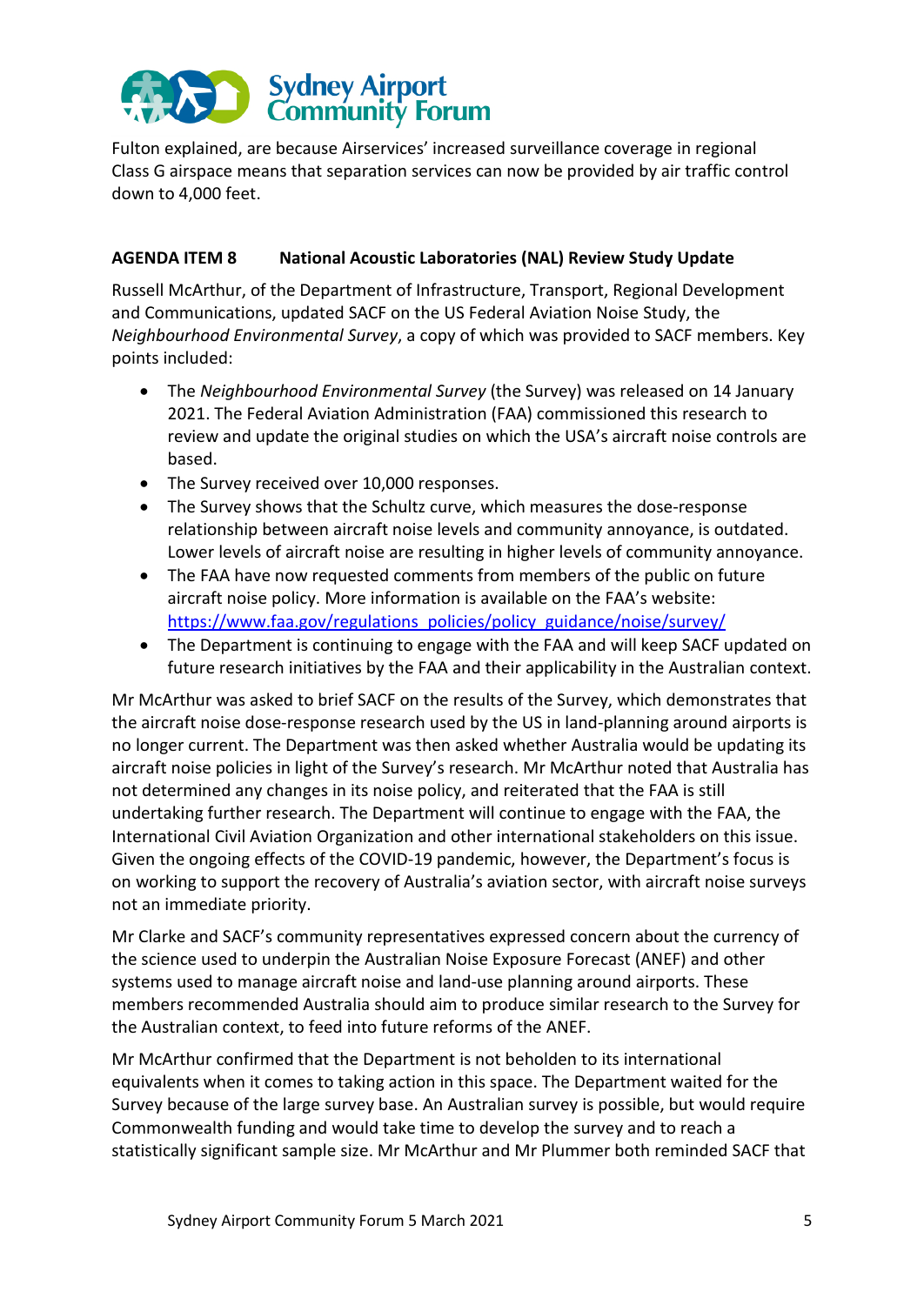

Australia does not rely solely on the ANEF for aircraft noise exposure, but also uses N70 and N60 contours – unlike the US, which uses a sole Day/Night Level contour set at 65 decibels.

Recognising the community concerns regarding these issues, the Chair committed to write to the Deputy Prime Minister and Minister for Infrastructure, Transport and Regional Development, the Hon Michael McCormack MP, to request the Commonwealth consider commissioning research equivalent to the Survey, with a view to amending or updating the ANEF noise contours as a tool for land-use planning.

**Action Item 03/01** – Chair to write to the Deputy Prime Minister expressing SACF's concerns over the ANEF contours as a measure for managing aircraft noise, and requesting the Commonwealth commission research equivalent to the FAA's *Neighbourhood Environmental Survey* for the Australian context.

## **AGENDA ITEM 9 Implementation and Monitoring Committee (IMC) Report**

The Chair advised the IMC had met on 16 February 2021, with SACF represented by John Clarke, Bob Hayes and Kevin Hill. Minutes for this meeting have not yet been issued, but will be circulated by the SACF Secretariat once they have been finalised.

**Action Item 04/01** – SACF Secretariat to circulate meeting minutes for the 16 February 2021 IMC meeting once they have been finalised.

Mr Clarke informed SACF that IMC had discussed a number of topics at this meeting:

- The review into 'high and wide' operations, as part of the Mode 9 Implementation Review, has been referred to a sub-committee of IMC, which is due to report back at the next meeting.
- The IMC Gap Analysis is ongoing, with a focus on modes of operations and flightpaths.
- SODPROPS: Questions were raised about the low usage of Simultaneous Opposite Direction Parallel Runway Operations (SODPROPS) at Sydney Airport. Airservices Australia has investigated this issue and has confirmed that SODPROPS was used as much as possible over the relevant time period given the prevailing meteorological conditions.
- Sydney Australian Noise Exposure Index (ANEI): The IMC discussed Airservices' provision of ANEI and other reports for Sydney Airport. This topic was tabled for discussion under Agenda Item 11 Other Business.

# **AGENDA ITEM 10 Department of Infrastructure, Transport, Regional Development and Communications Report**

Mr McArthur presented the Department's update. Key topics included:

- The functions previously administered by the Airport Safeguarding section have been spread across the Domestic Aviation and Reforms Division as follows:
	- o Protection of Airspace is now the responsibility of the Demand Management and Protection of Airspace Section.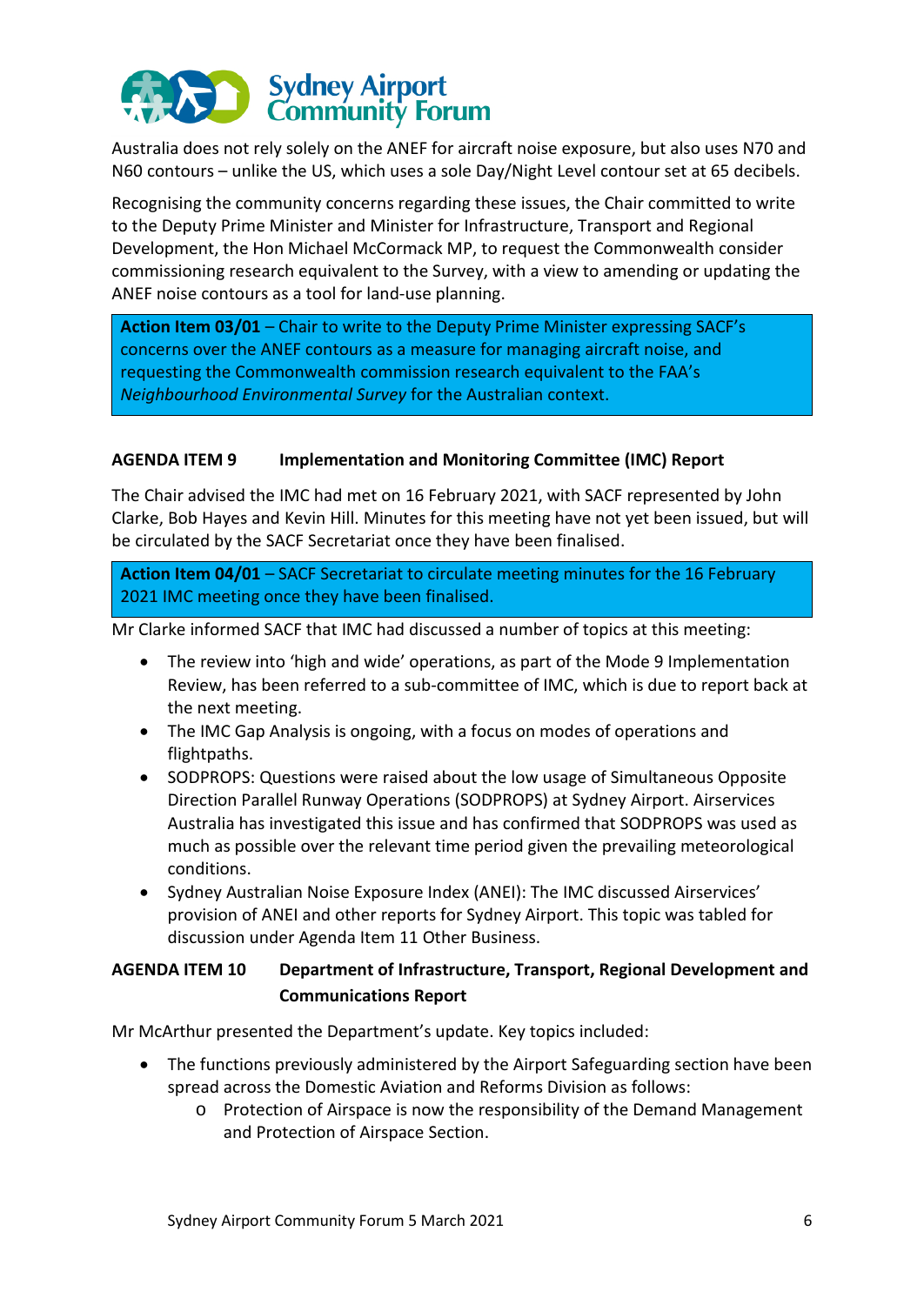

- o Airport Safeguarding is now the responsibility of the QLD, NT Airports, Airport Building Controllers and Safeguarding Section.
- o Curfews and aircraft noise management is now the responsibility of the South West, ACT and NSW Airports Section.
- Mr Peter Harris AO has completed his review of the Sydney Airport demand management scheme and its associated legislative framework and has provided his final report to the Australian Government.
	- o Mr Harris took into account the views expressed during the consultation period, including those from the targeted consultation meetings held with members of this forum and the 41 written submissions received from a wide range of stakeholders. The Government is now considering Mr Harris's report.
- On 5 February 2021 the Deputy Prime Minister issued a Ministerial Direction to the Sydney Airport Slot Manager, suspending the 'use it or lose it' slot rule for the Northern Summer 2021 scheduling season (28 March 2021- 30 October 2021) on a conditional basis.
	- o The Government determined a further Ministerial Direction was warranted to provide certainty to airlines and promote recovery.
	- o This will continue to enable airlines to retain their historic precedence for slots at Sydney Airport without having to operate commercially unviable flights during the pandemic.
- Submissions on the Future of Australia's Aviation Sector Issues Paper closed on 27 November 2020. These submissions will feed into a Five Year Plan to provide policy certainty and confidence to the aviation sector as it moves beyond the health crisis. Any agreed reforms would be modest and would be implemented over the next five years, as the sector recovers. On 14 December 2020, the Government announced the establishment of the Future of Aviation Reference Panel, to be chaired by Professor Patrick Murray, to consult the aviation industry on the recently released Issues Paper on the Future of Australia's Aviation Sector.
- The Australian Government is very conscious of the major impact COVID-19 has had on the aviation industry, and has committed \$3.8 billion to support the industry through this unprecedented crisis, and to assist economic recovery post COVID-19.
	- o The industry-wide assistance to the aviation sector is more than \$1.31 billion so far and when added with other programs that also benefit the aviation industry more generally, this figure increases to \$3.8 billion. This includes the International Freight Assistance Mechanism, agency funding for the Civil Aviation Safety Authority, Airservices Australia and the Australian Competition and Consumer Commission, ensuring this vital industry can operate safely throughout the pandemic.
	- o A range of measures are being implemented to support airports in the long term, including reform of the existing ex-gratia land tax measures.
- The COVID-Safe Domestic Passenger Journey Protocol (the Protocol) was developed by the aviation industry in June 2020. The Protocol was supported by the Australian Health Protection Principal Committee (AHPPC). Following the Prime Minister's announcement on National Cabinet decisions on 8 January 2021, the wearing of face-masks is mandatory at Australian airports and on domestic commercial flights.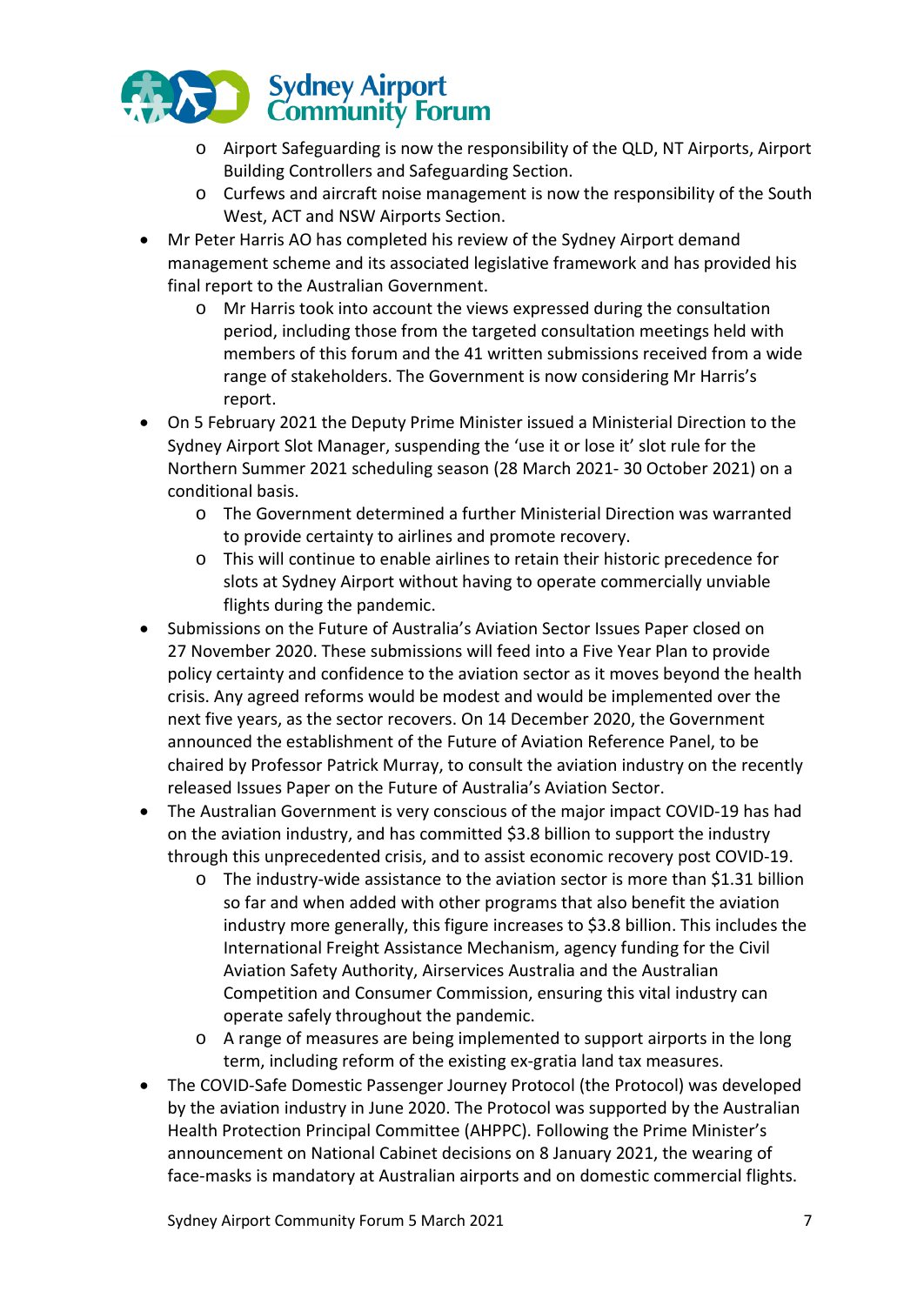

- o Information and updates on the Government's broader responses to the COVID-19 pandemic can be found online at [www.Australia.gov.au.](http://www.australia.gov.au/)
- As highlighted in previous SACF meetings, the regulation sunsetting process for the associated legislative instruments under both the Airports Act 1996 and the Sydney Demand Management Act 1997 is continuing.
	- o The Department is undertaking a review of these instruments, considering them thematically/simultaneously to result in more meaningful consultation and consideration of impacts.
	- o The Department aims to inform stakeholders of an indicative timeline for future consultation in later this year.
- A copy of the curfew dispensation report for 1 October to 31 December 2020 was included in the agenda papers. Within this period, 999 permitted freight movements occurred and 21 curfew dispensations were granted. 15 business jet movements occurred during this period, and 169 movements were declared as emergencies.
	- o As stated in the Agenda Papers, the dispensation reports covering the period up until 7 December 2020 have been tabled in Parliament and are available online at

[www.infrastructure.gov.au/aviation/environmental/curfews/CurfewDispensa](https://www.infrastructure.gov.au/aviation/environmental/curfews/CurfewDispensationReports/2020/index.aspx) [tionReports/2020/index.aspx.](https://www.infrastructure.gov.au/aviation/environmental/curfews/CurfewDispensationReports/2020/index.aspx)

Kevin Hill, Community Representative for the South, asked when the dispensation permitting Boeing 737 freight movements will expire. Mr McArthur confirmed this dispensation is due to expire on 30 June 2021, with the Department planning to reassess this dispensation in May. Dispensations to support the delivery of COVID-19 vaccines will continue.

# **AGENDA ITEM 11 Other Business**

Three items of Other Business were raised:

- ABAA Issues Paper. The Chair noted that the SACF Secretariat had not received any submissions or comments from SACF members on the paper, and proposed that SACF members could send their submissions and comments to the Secretariat out of session. If no submissions are received, a formal 'no comment' response will be provided.
	- o Several SACF members posed questions about the ABAA's Issues Paper, which were unable to be answered by the ABAA (an observer) due to technical faults.
	- o The Chair requested the SACF Secretariat to invite the ABAA to present on the paper at the next SACF meeting.

**Action Item 05/01** – SACF Secretariat to circulate ABAA Issues Paper to members, and to collate submissions or comments on this paper out-of-session.

**Action Item 06/01** – SACF Secretariat to invite the ABAA to present on their paper at the next SACF meeting.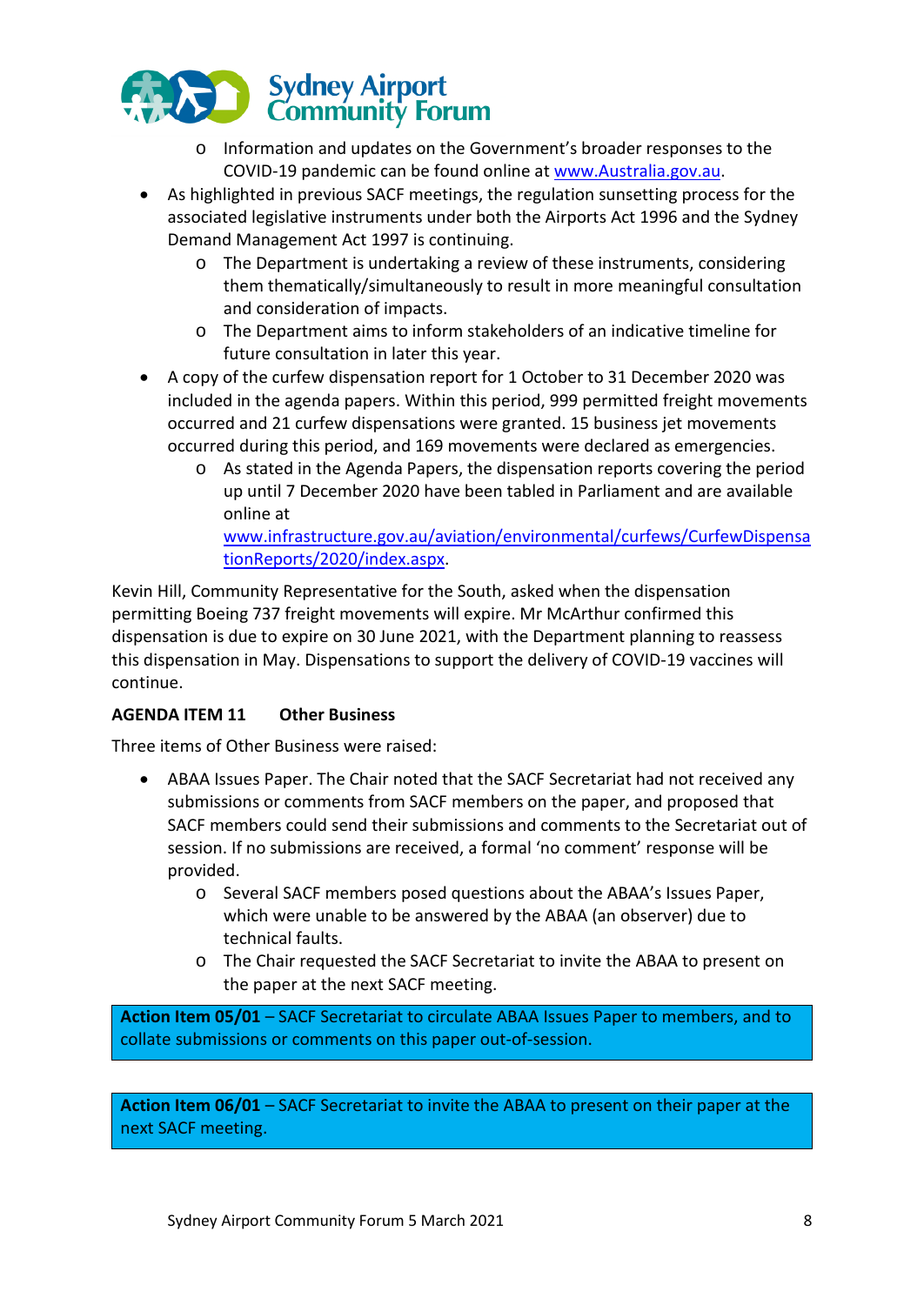

- Lack of Submissions by SACF and Status of the Aviation Community Advocate Position (and an update on the status of the Chair's request for membership of the Expert Steering Group for the Western Sydney Airport (ESG)).
	- o Mr Hayes expressed concern that there had not been a consolidated SACF submission made on recent topics of importance, such as the Sydney Airport Demand Management Review and the Future of Australia's Aviation Sector Issues Paper. Mr Hayes is concerned that while individual SACF members have made submissions, the absence of consolidated SACF submissions poses a reputational risk for the Forum. Given the volunteer nature of the community representatives, and the detailed technical knowledge that may be required when commenting on topics of relevance to SACF, Mr Hayes sought an update on whether the Deputy Prime Minister had approved the reinstatement of the position of the Aviation Community Advocate (ACA) for Sydney Airport to assist SACF members with their submissions.
	- o Mr McArthur advised SACF that the Deputy Prime Minister has approved the reinstatement of an ACA. The Department is currently working through the relevant funding and procurement processes associated with this position.
- Aircraft Noise Information.
	- o Mr Clarke drew SACF's attention to changes in Airservices' reporting of the ANEIs and operational statistics for Sydney Airport. The Sydney Airport Operational Statistics Report has not been published by Airservices since 2019, and the ANEI annual report is also no longer being published. While Mr Clarke acknowledged Airservices' statement in the most recent IMC meeting that the statistical data can be found through Airservices' *Aircraft In My Neighbourhood* website, he maintains the website does not contain all of the relevant data, does not collate it into a single document and is difficult to find and to use.
	- o Donna Marshall, representing Airservices, commented that this issue was raised at the previous IMC meeting and a response was provided then. She linked the change from consolidated reports to *Aircraft In My Neighbourhood* to two main reasons: Airservices' decision to provide operational statistics to everyone through the website, and the reduced administration burden from no longer producing these consolidated reports. Airservices is happy to educate SACF members about the website and its capabilities. Ms Marshall also explained that the production and publication of the ANEI contours has been delayed due to COVID-19 pandemic staffing issues, but that last year's quarterly reports should be published soon.
	- o Discussion then turned to requesting Airservices make the *Aircraft In Your Neighbourhood* website more prominent on the Airservices website, as well as questioning why Airservices was no longer resourced to produce these reports.

**Action Item 07/01** – SACF Secretariat to circulate previous example of the Sydney Airport Operational Statistics Report produced by Airservices to the SACF membership for their information.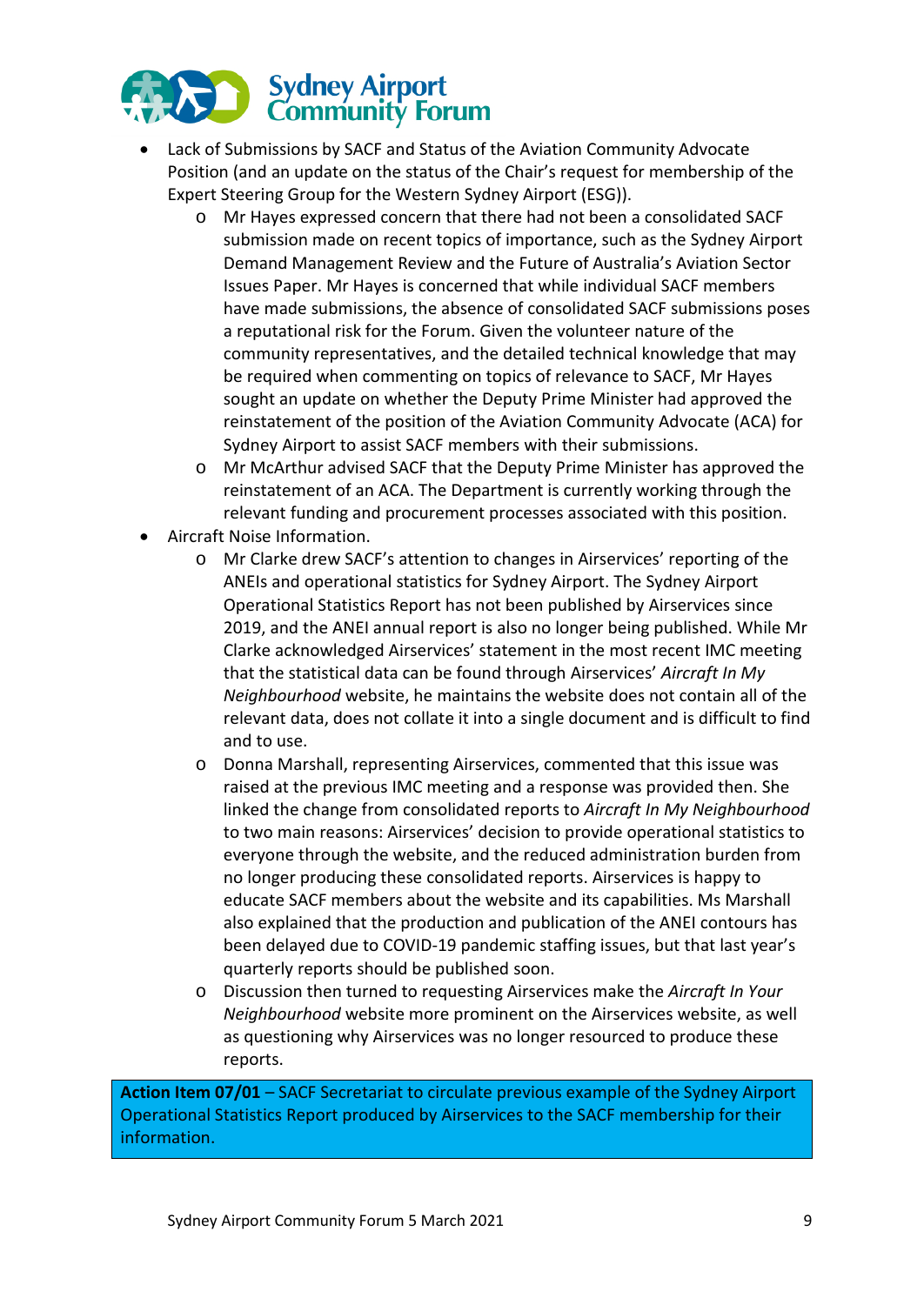

**Action Item 08/01** – Chair of SACF to write to the CEO of Airservices Australia asking that resources be made available to compile, produce and publish the Sydney Airport Operational Statistics Reports and to make the *Aircraft In Your Neighbourhood* website (and guidance material) more prominent on the Airservices website's landing page.

## **AGENDA ITEM 12 Date of Next Meeting**

The next meeting was scheduled for May-June 2021, pending the finalisation of the Commonwealth parliamentary sitting calendar.